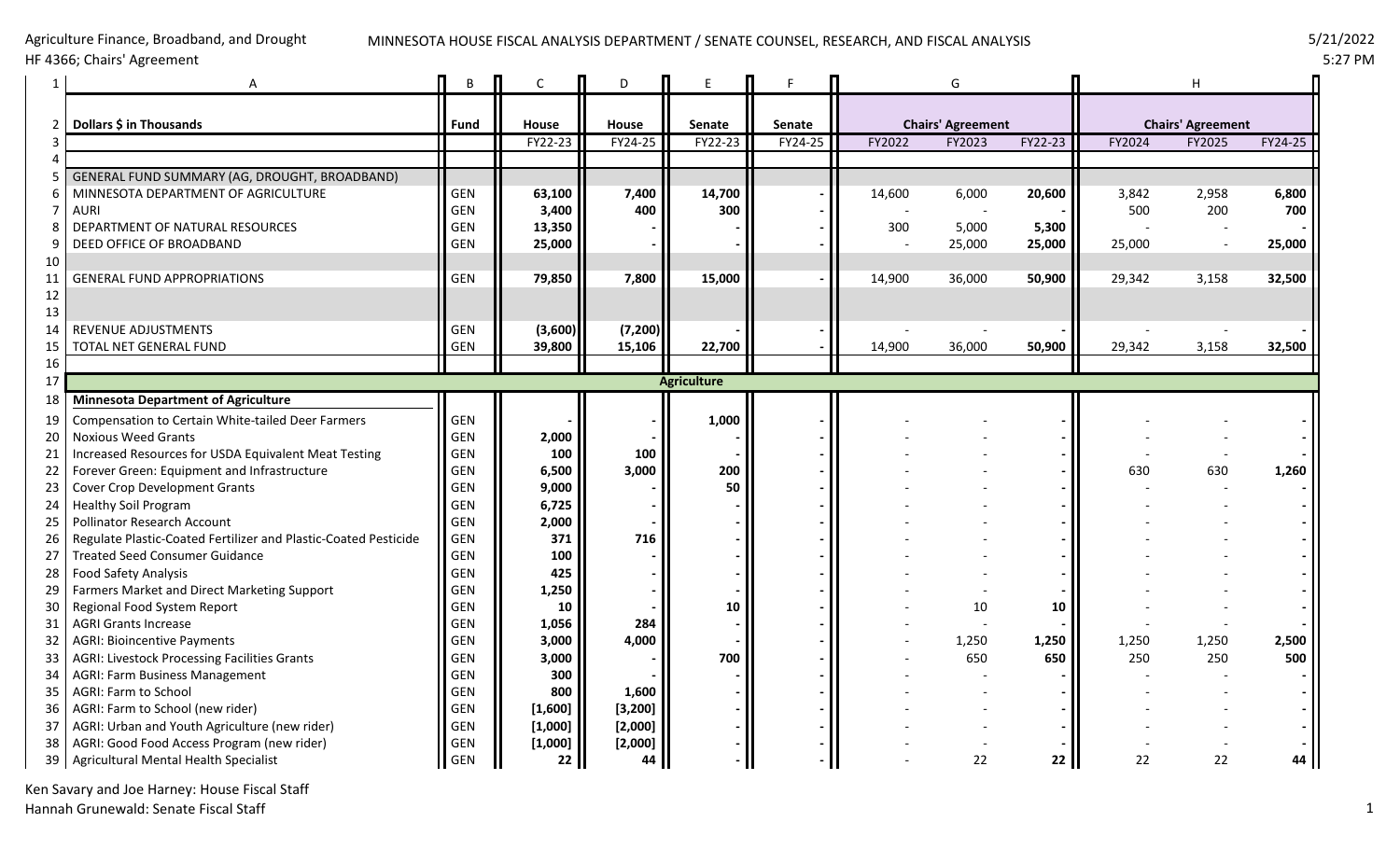# MINNESOTA HOUSE FISCAL ANALYSIS DEPARTMENT / SENATE COUNSEL, RESEARCH, AND FISCAL ANALYSIS 5/21/2022

HF 4366; Chairs' Agreement

Agriculture Finance, Broadband, and Drought

|                 |                                                                |            |         | D        |         |                      |        | G                        |         |        |                          |         |  |
|-----------------|----------------------------------------------------------------|------------|---------|----------|---------|----------------------|--------|--------------------------|---------|--------|--------------------------|---------|--|
|                 |                                                                |            |         |          |         |                      |        |                          |         |        |                          |         |  |
|                 | Dollars \$ in Thousands                                        | Fund       | House   | House    | Senate  | Senate               |        | <b>Chairs' Agreement</b> |         |        | <b>Chairs' Agreement</b> |         |  |
|                 |                                                                |            | FY22-23 | FY24-25  | FY22-23 | $\overline{FY24-25}$ | FY2022 | FY2023                   | FY22-23 | FY2024 | FY2025                   | FY24-25 |  |
|                 | Soil Health Financial Assistance Program / AgBMP Grant Program | <b>GEN</b> |         |          | 50      |                      |        | 500                      | 500     |        |                          |         |  |
| 41              | <b>Turf Seed Council</b>                                       | <b>GEN</b> |         | 150      |         |                      |        |                          |         |        |                          |         |  |
|                 | <b>Emerging Farmers</b>                                        | <b>GEN</b> | 2,600   |          | 300     |                      |        | 827                      | 827     |        |                          |         |  |
| 43              | Information Technology Modernization                           | <b>GEN</b> | 2,000   |          |         |                      |        | 750                      | 750     | 584    |                          | 584     |  |
| 44              | Ag Emerg Fund *                                                | <b>GEN</b> | 4,500   |          | 500     |                      | 1,500  |                          | 1,500   |        |                          |         |  |
| 45              | Veterinary Diagonostic Laboratory **                           | <b>GEN</b> | [1,500] |          | 350     |                      |        | 250                      | 250     | 250    |                          | 250     |  |
| 46              | Hunger Relief: Second Harvest Heartland                        | <b>GEN</b> | 3,000   | 2,650    |         |                      |        |                          |         |        |                          |         |  |
| 47              | Meat Processing: Technical Program                             | <b>GEN</b> | 500     |          |         |                      |        |                          |         |        |                          |         |  |
| 48              | Beginning Farmer Tax Credit Infrastructure                     | <b>GEN</b> | 141     | 56       |         |                      |        | 141                      | 141     | 56     | 56                       | 112     |  |
| 49              | Ag Innovation Campus                                           | <b>GEN</b> | 1,500   |          | 500     |                      |        | 750                      | 750     |        |                          |         |  |
| 50 <sup>1</sup> | Aquaculture Plan                                               | <b>GEN</b> | 100     |          | 10      |                      |        |                          |         | 50     |                          | 50      |  |
| 51              | Farm Down Payment Assistance Grants                            | <b>GEN</b> | 3,000   | 2,000    |         |                      |        | 500                      | 500     | 750    | 750                      | 1,500   |  |
|                 | 52   Heritage Oilseed Research                                 | <b>GEN</b> | 1,000   |          |         |                      |        |                          |         |        |                          |         |  |
| 53              | <b>Meat Processing: Training Grants</b>                        | <b>GEN</b> | 100     |          | 30      |                      |        |                          |         |        |                          |         |  |
| 54              | <b>Meat Processing: Education Grants</b>                       | <b>GEN</b> | 500     |          | 1,000   |                      |        | 350                      | 350     |        |                          |         |  |
|                 | 55   South Saint Paul Meat Processing Grants                   | GEN        | 1,000   |          |         |                      |        |                          |         |        |                          |         |  |
|                 | 56   Food Handler and Vending Machine Fee Dedication           | <b>GEN</b> | (3,600) | (7, 200) |         |                      |        |                          |         |        |                          |         |  |
| 68              | Minnesota Department of Agriculture: TOTAL GF                  | <b>GEN</b> | 53,000  | 7,400    | 4,700   |                      | 1,500  | 6,000                    | 7,500   | 3,842  | 2,958                    | 6,800   |  |
| 73              |                                                                |            |         |          |         |                      |        |                          |         |        |                          |         |  |
| 74              | <b>Agricultural Utilization Research Institute: AURI</b>       |            |         |          |         |                      |        |                          |         |        |                          |         |  |
| 75              | Facilities Infrastructure                                      | <b>GEN</b> | 2,000   |          |         |                      |        |                          |         |        |                          |         |  |
| 76              | Lab Equipment                                                  | <b>GEN</b> | 1,000   |          | 300     |                      |        |                          |         | 300    |                          | 300     |  |
|                 | <b>COLA Adjustment</b>                                         | <b>GEN</b> | 400     | 400      |         |                      |        |                          |         | 200    | 200                      | 400     |  |
| 78              | Agriculture Utilization Research Institute: AURI TOTAL GF      | <b>GEN</b> | 3,400   | 400      | 300     |                      |        |                          |         | 500    | 200                      | 700     |  |
| 79              |                                                                |            |         |          |         |                      |        |                          |         |        |                          |         |  |
| 80              | Agriculture Finance: TOTAL GF Expenditures                     | <b>GEN</b> | 56,400  | 7,800    | 5,000   |                      | 1,500  | 6,000                    | 7,500   | 4,342  | 3,158                    | 7,500   |  |
| 81              | <b>General Fund Revenue Adjustments</b>                        |            |         |          |         |                      |        |                          |         |        |                          |         |  |
| 82              | Food Handler and Vending Machine Dedication                    | GEN        | (3,600) | (7, 200) |         |                      |        |                          |         |        |                          |         |  |
| 83              | Agriculture TOTAL GF NET Impact GEN                            |            | 60,000  | 15,000   | 5,000   |                      | 1,500  | 6,000                    | 7,500   | 4,342  | 3,158                    | 7,500   |  |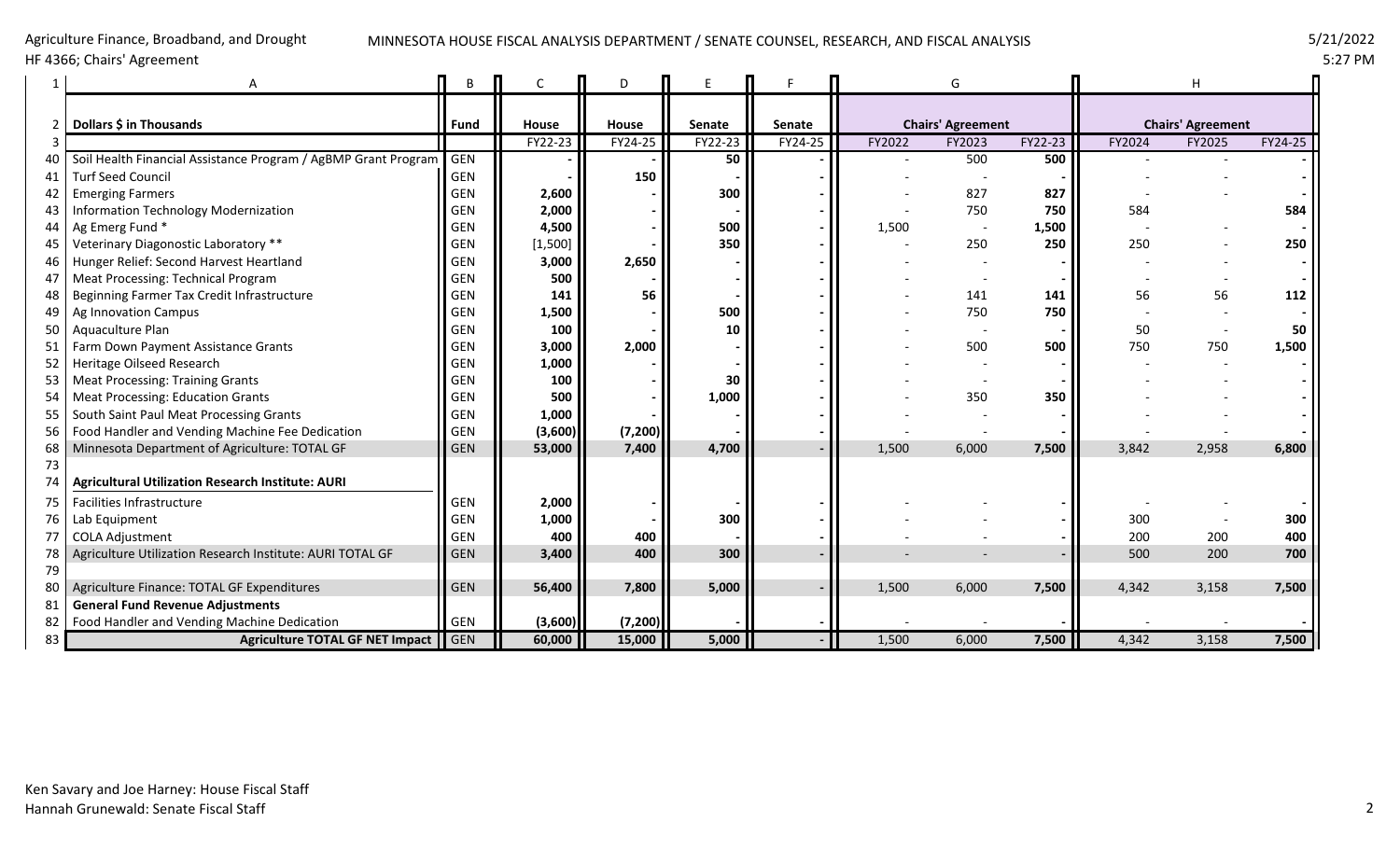# MINNESOTA HOUSE FISCAL ANALYSIS DEPARTMENT / SENATE COUNSEL, RESEARCH, AND FISCAL ANALYSIS 5/21/2022

# HF 4366; Chairs' Agreement

Agriculture Finance, Broadband, and Drought

|            |                                                                      |             |         | D       |                |         |                          | G      |         |        |                          |         |  |
|------------|----------------------------------------------------------------------|-------------|---------|---------|----------------|---------|--------------------------|--------|---------|--------|--------------------------|---------|--|
|            | Dollars \$ in Thousands                                              | <b>Fund</b> | House   | House   | Senate         | Senate  | <b>Chairs' Agreement</b> |        |         |        | <b>Chairs' Agreement</b> |         |  |
|            |                                                                      |             | FY22-23 | FY24-25 | FY22-23        | FY24-25 | FY2022                   | FY2023 | FY22-23 | FY2024 | FY2025                   | FY24-25 |  |
| 84         |                                                                      |             |         |         |                |         |                          |        |         |        |                          |         |  |
| 85         |                                                                      |             |         |         | <b>Drought</b> |         |                          |        |         |        |                          |         |  |
| 86         | MINNESOTA DEPARTMENT OF AGRICULTURE (MDA)                            |             |         |         |                |         |                          |        |         |        |                          |         |  |
| 87         | Livestock and Speciality Crop Producer Grants                        | <b>GEN</b>  | 5,100   |         | 7,000          |         | 8,100                    |        | 8,100   |        |                          |         |  |
| 88         | <b>Livestock Farmers</b>                                             | GEN         |         |         |                |         |                          |        |         |        |                          |         |  |
| 89         | <b>Specialty Crop Producers</b>                                      | GEN         |         |         |                |         |                          |        |         |        |                          |         |  |
| 90         | Specialty Crop Producers & Livestock Farmers                         | <b>GEN</b>  |         |         |                |         |                          |        |         |        |                          |         |  |
| 91         | Livestock Feed Transportation                                        | <b>GEN</b>  |         |         |                |         |                          |        |         |        |                          |         |  |
| 92         | Livestock Feed Transportation: of Spec. crop & Livestock farmers GEN |             |         |         |                |         |                          |        |         |        |                          |         |  |
| 93         | Producers who are Farmers Market Vendors                             | <b>GEN</b>  |         |         |                |         |                          |        |         |        |                          |         |  |
| 94         | Transfer to Rural Finance Authority                                  | GEN         | 5,000   |         | 1,500          |         | 2,500                    |        | 2,500   |        |                          |         |  |
| 95         | Veterinary Diagnostic Laboratory Equipment **                        | GEN         |         |         | 1,000          |         | 1,000                    |        | 1,000   |        |                          |         |  |
| 96         | Ag Emerg Fund *                                                      | <b>GEN</b>  |         |         | 500            |         | 1,500                    |        | 1,500   |        |                          |         |  |
| 97         | MDA - Subtotal                                                       |             | 10,100  |         | 10,000         |         | 13,100                   |        | 13,100  |        |                          |         |  |
| 98         |                                                                      |             |         |         |                |         |                          |        |         |        |                          |         |  |
| 99         | DEPARTMENT OF NAUTRAL RESOURCES (DNR)                                |             |         |         |                |         |                          |        |         |        |                          |         |  |
| $100 \mid$ | Resolving Well Interference                                          | <b>GEN</b>  | 300     |         |                |         | 300                      |        | 300     |        |                          |         |  |
| 101        | Water Efficency Grants to Public Water Suppliers                     | <b>GEN</b>  | 3,000   |         |                |         |                          |        |         |        |                          |         |  |
| 102        | Grants to Local and Tribal Governments for Tree Replacement          | <b>GEN</b>  | 4,500   |         |                |         |                          |        |         |        |                          |         |  |
| 103        | <b>Replace Drought Killed Seedlings</b>                              | <b>GEN</b>  | 5,550   |         |                |         |                          | 5,000  | 5,000   |        |                          |         |  |
| 104        | MDA - Subtotal                                                       |             | 13,350  |         |                |         | 300                      | 5,000  | 5,300   |        |                          |         |  |
| 105        |                                                                      |             |         |         |                |         |                          |        |         |        |                          |         |  |
| 106        | <b>Drought - TOTAL GF Exepnditures</b>                               |             | 23,450  |         | 10,000         |         | 13,400                   | 5,000  | 18,400  |        |                          |         |  |
| 107        |                                                                      |             |         |         |                |         |                          |        |         |        |                          |         |  |
| 108        | *Ag Emerg Fund TOTAL GF                                              | <b>GEN</b>  | 4,500   |         | 1,000          |         | 3,000                    |        | 3,000   |        |                          |         |  |
| 109        | **Veterinary Diagnostic Lab TOTAL GF                                 | <b>GEN</b>  | [1,500] |         | 1,350          |         | 1,000                    | 250    | 1,250   | 250    |                          | 250     |  |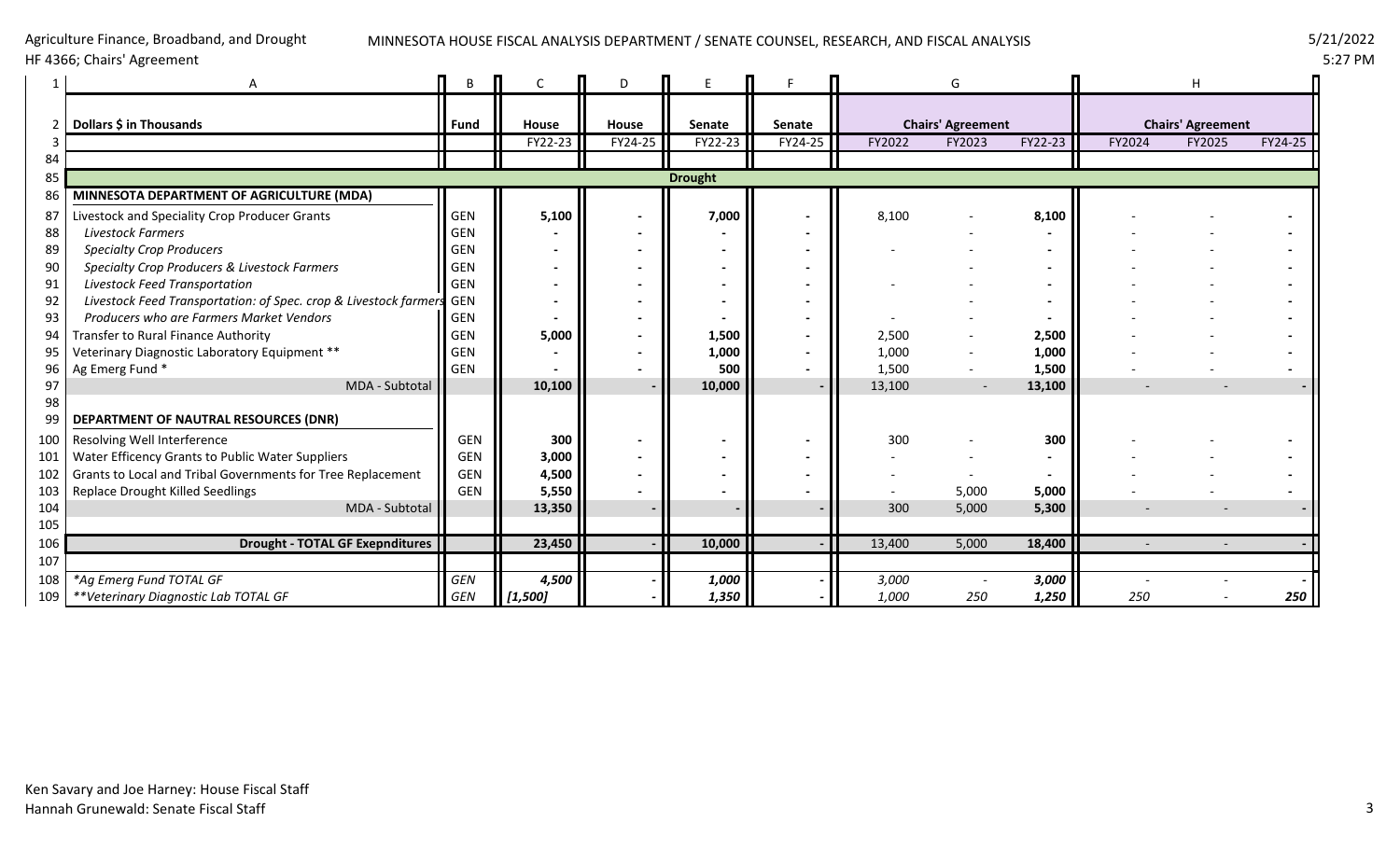# MINNESOTA HOUSE FISCAL ANALYSIS DEPARTMENT / SENATE COUNSEL, RESEARCH, AND FISCAL ANALYSIS 5/21/2022

HF 4366; Chairs' Agreement

Agriculture Finance, Broadband, and Drought

|               | A                                                | B           |         | D       |                                          |         |                            | G        |          |        | н                        |         |  |
|---------------|--------------------------------------------------|-------------|---------|---------|------------------------------------------|---------|----------------------------|----------|----------|--------|--------------------------|---------|--|
| $\mathcal{P}$ | Dollars \$ in Thousands                          | <b>Fund</b> | House   | House   | Senate                                   | Senate  | <b>Chairs' Agreement</b>   |          |          |        | <b>Chairs' Agreement</b> |         |  |
| 3             |                                                  |             | FY22-23 | FY24-25 | FY22-23                                  | FY24-25 | FY2022                     | FY2023   | FY22-23  | FY2024 | FY2025                   | FY24-25 |  |
| 110           |                                                  |             |         |         |                                          |         |                            |          |          |        |                          |         |  |
| 111           |                                                  |             |         |         | <b>Broadband</b>                         |         |                            |          |          |        |                          |         |  |
| 112           | <b>DEED Office of Broadband</b>                  |             |         |         |                                          |         |                            |          |          |        |                          |         |  |
| 113           | <b>General Fund Expenditures</b>                 |             |         |         |                                          |         |                            |          |          |        |                          |         |  |
| 114           | <b>Broadband Development</b>                     | <b>GEN</b>  | 25,000  |         |                                          |         |                            | 25,000   | 25,000   | 25,000 |                          | 25,000  |  |
| 115           | DEED Office of Broadband: TOTAL GF               | <b>GEN</b>  | 25,000  |         |                                          |         |                            | 25,000   | 25,000   | 25,000 | $\overline{\phantom{a}}$ | 25,000  |  |
| 116           |                                                  |             |         |         |                                          |         |                            |          |          |        |                          |         |  |
| 117           | <b>Non General Fund Expenditures</b>             |             |         |         |                                          |         |                            |          |          |        |                          |         |  |
| 118           | <b>Broadband Development</b>                     | <b>SR</b>   | 25,000  |         |                                          |         |                            | 25,000   | 25,000   | 25,000 |                          | 25,000  |  |
| 119           | Broadband Development: ARP Capital Projects Fund | <b>FED</b>  |         |         | 110,703                                  |         |                            | 60,703   | 60,703   |        |                          |         |  |
| 120           | Broadband Development: IIJA funds                | <b>FED</b>  |         |         | [tbd]                                    |         | [at least 100M; total tbd] |          | [tbd]    |        |                          |         |  |
| 121           | Lower Population Density Pilot Program           | <b>FED</b>  |         |         | [15,000]                                 |         |                            | [30,000] | [30,000] |        |                          |         |  |
| 122           | <b>Broadband Line Extension Program</b>          | <b>FED</b>  |         |         | [15,000]                                 |         |                            | [15,000] | [15,000] |        |                          |         |  |
| 123           | Mapping                                          | FED         |         |         | [15,000]                                 |         |                            | [15,000] | [15,000] |        |                          |         |  |
| 124           | DEED Office of Broadband Non General Fund Total  |             | 25,000  |         | 110,703                                  |         |                            | 85,703   | 85,703   | 25,000 |                          | 25,000  |  |
| 125           |                                                  |             |         |         |                                          |         |                            |          |          |        |                          |         |  |
| 126           |                                                  |             |         |         |                                          |         |                            |          |          |        |                          |         |  |
| 127           |                                                  |             |         |         | <b>Summary Non Gen Fund Expenditures</b> |         |                            |          |          |        |                          |         |  |
| 128           | <b>Non General Fund Expenditures</b>             |             |         |         |                                          |         |                            |          |          |        |                          |         |  |
| 129           | Minnesota Department of Agriculture              |             |         |         |                                          |         |                            |          |          |        |                          |         |  |
| 130           | Ag Emerg Fund                                    | AG          | 4,500   |         | 1,000                                    |         | 3,000                      |          | 3,000    |        |                          |         |  |
| 131           | Ag BMP Eligibility Expansion                     | <b>RFA</b>  |         |         |                                          |         |                            |          |          |        |                          |         |  |
| 132           | <b>Pollinator Research Account</b>               | AG          | 2,000   |         |                                          |         |                            |          |          |        |                          |         |  |
| 133           | <b>Noxious Weed Grants</b>                       | AG          | 2,000   |         |                                          |         |                            |          |          |        |                          |         |  |
| 134           | Food Handler and Vending Machine Dedication      | AG          | 3,600   | 7,200   |                                          |         |                            |          |          |        |                          |         |  |
| 136           | <b>TOTAL NON GF</b>                              |             | 12,108  | 7,200   | 508                                      |         | 3,000                      | 8        | 3,008    |        |                          |         |  |
| 137           | <b>NET Loan Activity: Non General Fund</b>       |             |         |         |                                          |         |                            |          |          |        |                          |         |  |
| 138           | Ag BMP Eligibility Expansion                     | <b>RFA</b>  |         |         |                                          |         |                            |          |          |        |                          |         |  |
| 139           | TOTAL NON GF NET Impact                          |             | 12,100  | 7,200   | 500                                      |         | 3,000                      |          | 3,000    |        |                          |         |  |